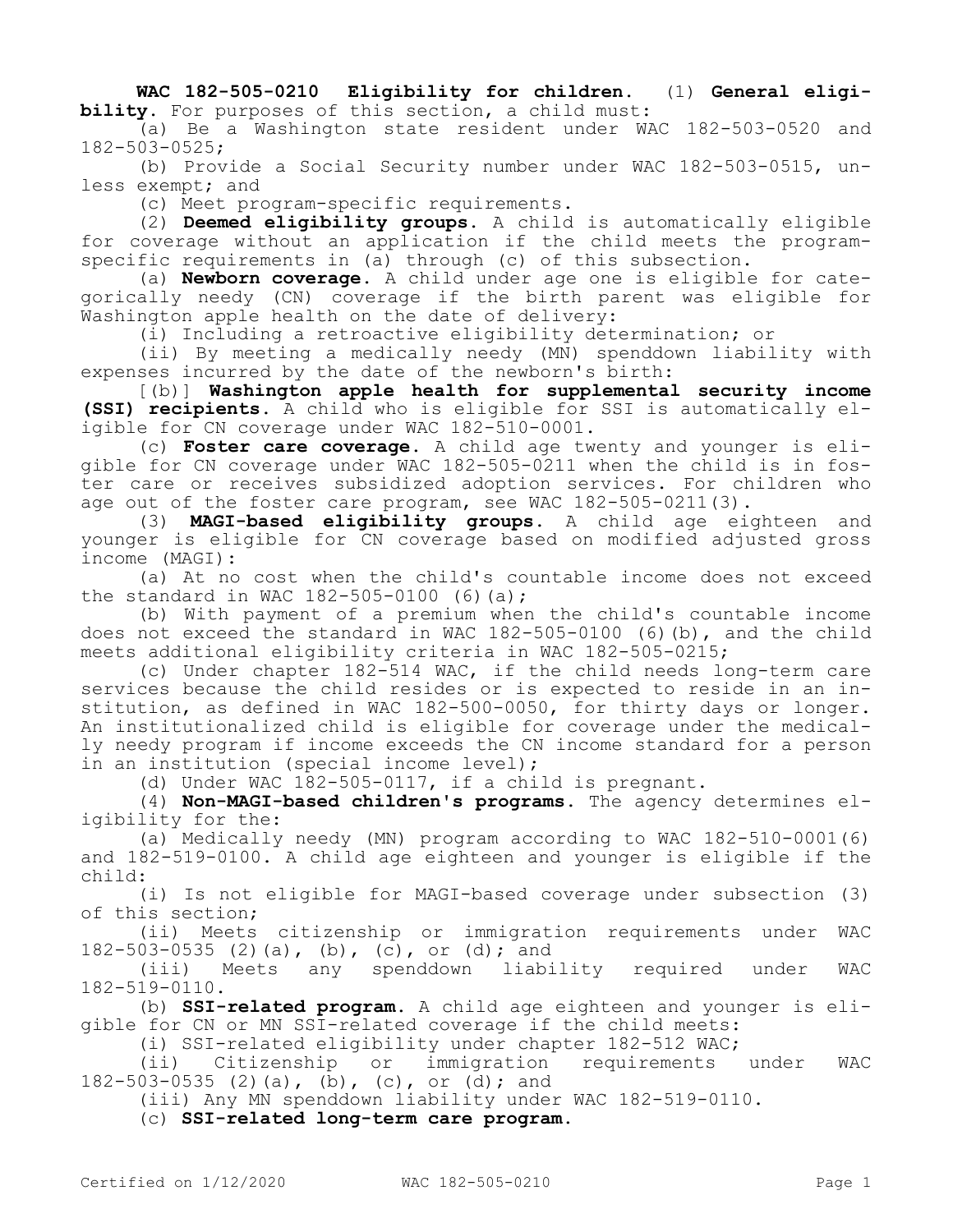(i) A child age eighteen and younger is eligible for home and community based (HCB) waiver programs under chapter 182-515 WAC if the child meets:

(A) SSI-related eligibility under chapter 182-512 WAC;<br>(B) Citizenship or immigration requirements

(B) Citizenship or immigration requirements under WAC 182-503-0535 (2)(a), (b), (c), or (d); and

(C) Program-specific age and functional requirements under chapters 388-106 and 388-845 WAC.

(ii) A child age eighteen and younger who resides or is expected to reside in a medical institution as defined in WAC 182-500-0050 is eligible for institutional medical under chapter 182-513 WAC if the child meets:<br>(A) Citizenship

(A) Citizenship or immigration requirements under WAC 182-503-0535 (2)(a), (b), (c), or (d);

(B) Blindness or disability criteria under WAC 182-512-0050; and

(C) Nursing facility level of care under chapter 388-106 WAC.

(5) **Alien emergency medical program.** A child age twenty and younger who does not meet the eligibility requirements for a program described under subsections (2) through (4) of this section is eligible for the alien emergency medical (AEM) program if the child meets:

(a) The eligibility requirements of WAC 182-507-0110; and

(b) MN spenddown liability, if any, under WAC 182-519-0110.

(6) **Other provisions.**

(a) A child residing in an institution for mental disease (IMD) as defined in WAC 182-500-0050(1) is not eligible for inpatient hospital services, unless the child is unconditionally discharged from the IMD before receiving the services.

(b) A child incarcerated in a public institution as defined in WAC 182-500-0050(4) is only eligible for inpatient hospital services.

[Statutory Authority: RCW 41.05.021 and 41.05.160. WSR 17-12-018, § 182-505-0210, filed 5/30/17, effective 6/30/17; WSR 16-01-034, § filed  $12/8/15$ , effective  $1/8/16$ ; WSR 15-15-153, § 182-505-0210, filed 7/21/15, effective 8/21/15. Statutory Authority: RCW 41.05.021, 41.05.160, Public Law 111-148, 42 C.F.R. § 431, 435, and 457, and 45 C.F.R. § 155. WSR 14-16-052, § 182-505-0210, filed 7/29/14, effective 8/29/14. WSR 12-13-056, recodified as § 182-505-0210, filed 6/15/12, effective 7/1/12. Statutory Authority: RCW 41.05.021, 74.04.050, 74.04.057, 74.09.500, and PPACA, § 2102 (b)(1)(A) of the Social Security Act, and Public Law 111-3 (CHIPRA). WSR 11-23-077, § 388-505-0210, filed 11/15/11, effective 12/16/11. Statutory Authority: RCW 74.04.050, 74.04.057, and 74.08.090, and Apple Health for Kids Act (ESHB 2128); 42 U.S.C. 1305; Public Law 111-3 .<br>(Children's Health Insurance Program Reauthorization Act of 2009). WSR 11-03-001, § 388-505-0210, filed 1/5/11, effective 2/5/11. Statutory Authority: RCW 74.04.050, 74.04.057, 74.08.090, 74.09.402, 74.09.470, and 2008 session law. WSR 09-07-086, § 388-505-0210, filed 3/17/09, effective 4/17/09. Statutory Authority: RCW 74.04.050, 74.04.057, 74.08.090, 74.09.530, 74.09.700, and 2007 c 5. WSR 08-05-018, § 388-505-0210, filed 2/12/08, effective 3/14/08. Statutory Authority: RCW 74.08.090, 74.09.530, and 74.09.415. WSR 05-23-013, § 388-505-0210, filed 11/4/05, effective 1/1/06. Statutory Authority: RCW 74.04.050, 74.04.055, 74.04.057, 74.08.090. WSR 04-15-057, § 388-505-0210, filed 7/13/04, effective 8/13/04. Statutory Authority: RCW 74.08.090 and 74.04.050. WSR 03-14-107, § 388-505-0210, filed 6/30/03, effective 7/31/03. Statutory Authority: RCW 74.08.090, 74.08A.100, 74.09.080, and 74.09.415. WSR 02-17-030, § 388-505-0210,